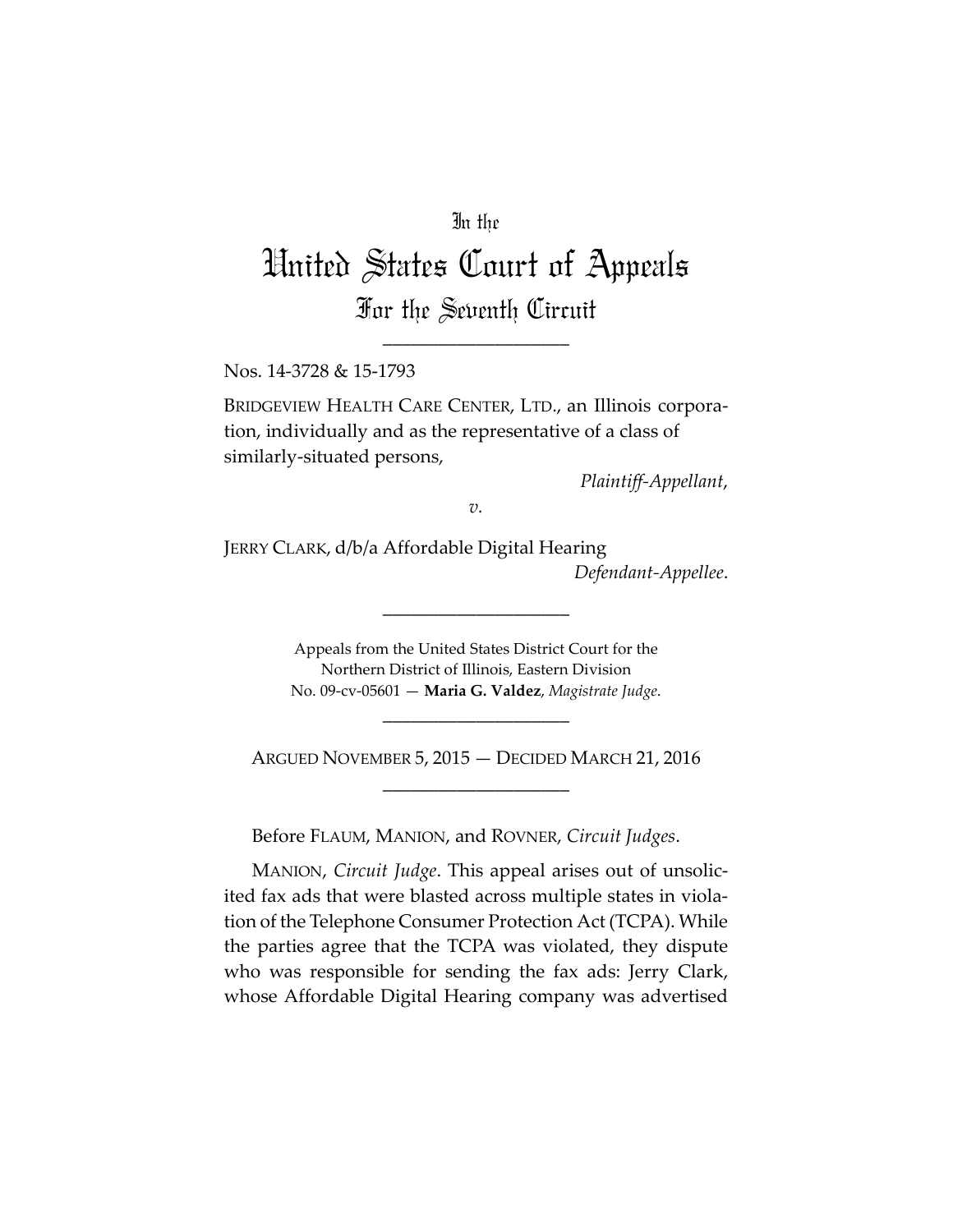in the faxes, or the Business to Business Solutions (B2B) marketing company that actually sent the faxes. After Bridgeview Health Care Center received an Affordable Hearing ad in the Chicago area, Bridgeview brought this class-action lawsuit against Clark.

When the district court granted partial summary judgment in the plaintiffs' favor, Clark was held liable for violating the TCPA by authorizing fax ads to plaintiffs within 20 miles of Affordable Hearing. The district court also conducted a bench trial on Clark's liability to plaintiffs more than 20 miles from Affordable Hearing, however, and concluded that Clark was not liable to them. These cross-appeals ask how far his liability extends. We affirm.

## **I. Background**

Jerry Clark runs Affordable Digital Hearing, a small company in Terre Haute, Indiana. In June 2006, Clark received calls from B2B employee Conor Melville.[1](#page-1-0) Melville told Clark that B2B could market Affordable Hearing's services by faxing advertisements to potential business customers. Although Clark said that he was not interested, Melville placed a follow-up call, assuring Clark that many local businesses were using fax advertisements. As a result, Clark agreed to give the fax-advertising program a try. Clark edited and approved the language of the ad.

Clark verbally instructed B2B to send about 100 faxes to local businesses within a 20-mile radius of Terre Haute. He did not know what it cost to send a fax, but thought the

<span id="page-1-0"></span> $1$  We use Melville's real name, but he told Clark that his name was Kevin Wilson.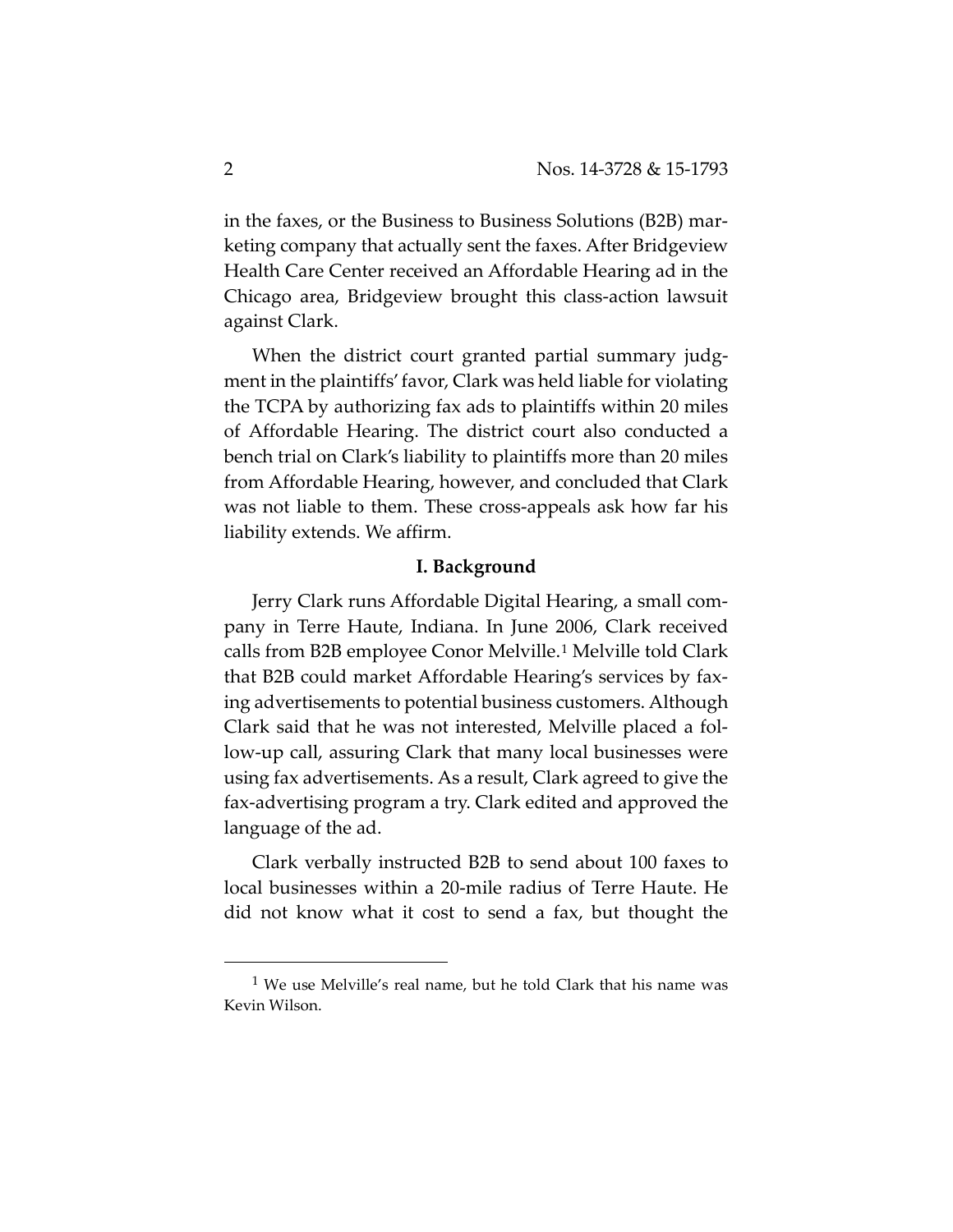quoted \$279 was a reasonable charge for this quantity of advertisements. Because he trusted that Melville would send the 100 faxes as authorized, Clark never asked to see the list of fax numbers that B2B was using. Clark did not realize that B2B actually faxed 4,849 ad flyers to businesses across Indiana, Illinois, and Ohio. According to B2B's records, it faxed Clark a letter stating that it would send 6,000 ads on his behalf, but the record shows that Clark neither received nor saw this letter.

After Bridgeview received a fax ad at its location outside Chicago, it sued under the TCPA, which, unbeknownst to Clark, outlaws unsolicited fax ads. This litigation was overseen in district court by Magistrate Judge Maria Valdez, who certified all fax recipients as a class. In granting summary judgment for class members located within 20 miles of Terre Haute, she gave the statutory penalty of \$500 per recipient to 32 recipients within that 20-mile radius. This resulted in a \$16,000 judgment against Clark. Judge Valdez then conducted a bench trial on Clark's liability to recipients, including Bridgeview, who were more than 20 miles away. This bench trial resulted in a judgment that Clark is not liable for the junk faxes sent more than 20 miles from Terre Haute.

Bridgeview now challenges the trial outcome, along with one of Judge Valdez's evidentiary rulings at trial. Clark crossappeals her rulings on class certification.

#### **II. Discussion**

These appeals raise four issues: Bridgeview appeals two of the district court's rulings and Clark appeals two. We begin with the arguments made by appellant Bridgeview.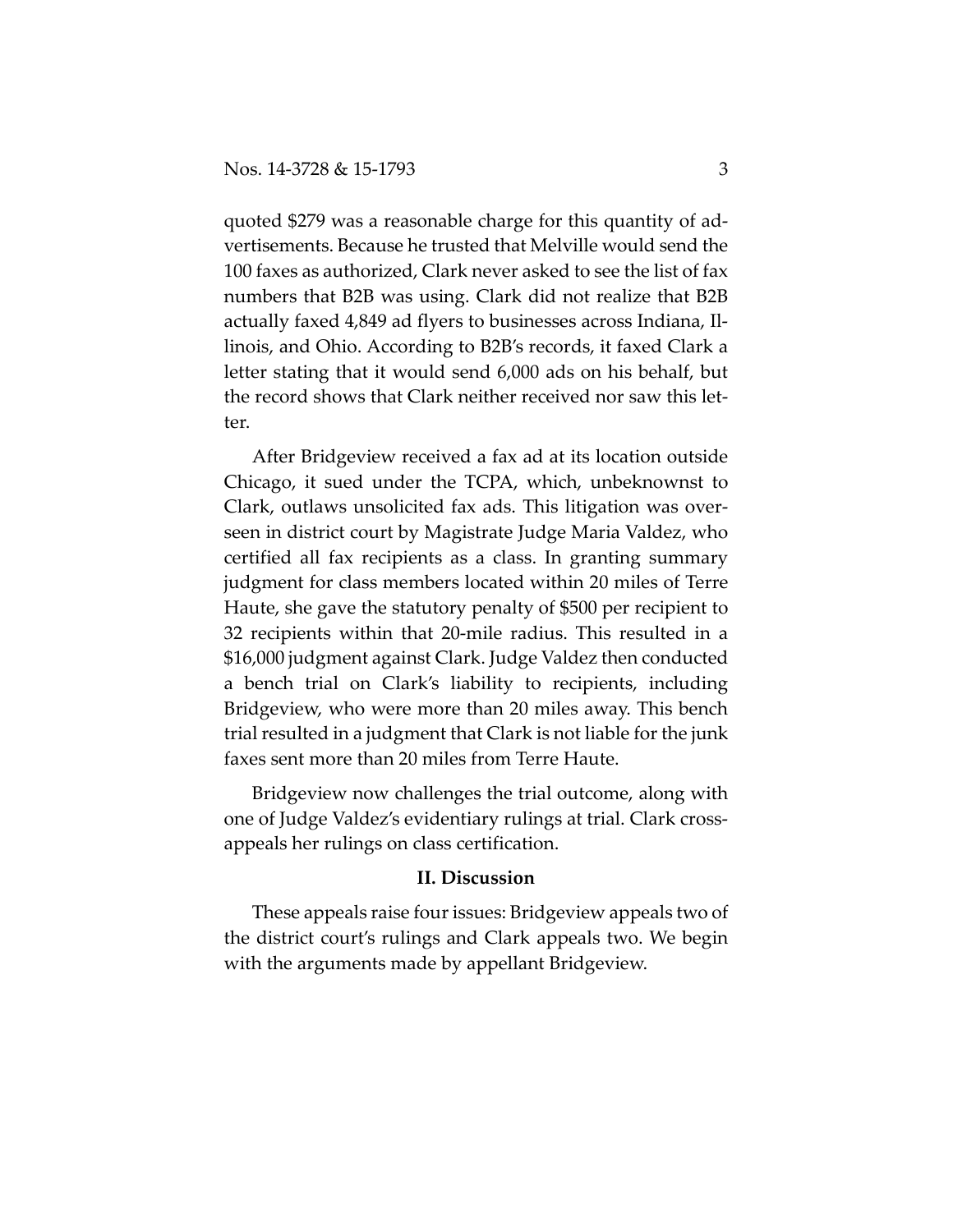#### **A. Agency Liability: Faxes Sent Outside the 20 Miles**

Bridgeview first appeals the outcome of the bench trial, where Judge Valdez found Clark not liable for the fax ads sent more than 20 miles outside Terre Haute. Because there was a bench trial, we review the court's legal conclusions de novo and review factual findings for clear error. *Cerros v. Steel Techs., Inc.*, 288 F.3d 1040, 1044 (7th Cir. 2002).

The TCPA makes it illegal to send an unsolicited fax advertisement unless (1) the sender and recipient have an established business relationship, (2) the recipient voluntarily made its fax number available through specified means, or (3) the fax ad contained a statutorily compliant notice. 47 U.S.C. § 227(b)(1)(C). When Affordable Hearing's faxes went out, its advertisements were in violation of the TCPA.

The fax sender is defined in federal regulations as either the person "on whose behalf" the unsolicited ad is sent or the person whose services are promoted in the ad. 47 C.F.R.  $\S$  4.1200(f)(10). When a third party acted on the sender's behalf, district courts in this circuit previously analyzed the sender's liability under a combination of agency and directliability theories. *See Bridgeview Health Care Ctr. v. Clark*, 2015 WL 1598115, at \*4 (N.D. Ill. Apr. 8, 2015) (collecting citations). In 2013, a Federal Communications Commission ruling known as *Dish Network*, 28 F.C.C.R. 6574 (2013), stated that sellers may be liable for third-party telemarketing calls made on the sellers' behalf. This led district courts, including the court below in this case, to find the same in the junk-fax context. *Bridgeview*, 2015 WL 1598115, at \*4 (collecting citations). Yet in response to a query from the Eleventh Circuit, the FCC has clarified that *Dish Network* is inapplicable to junk faxes. *Id.* at \*5; *see also Palm Beach Golf Ctr.-Boca, Inc. v. John G. Sarris,*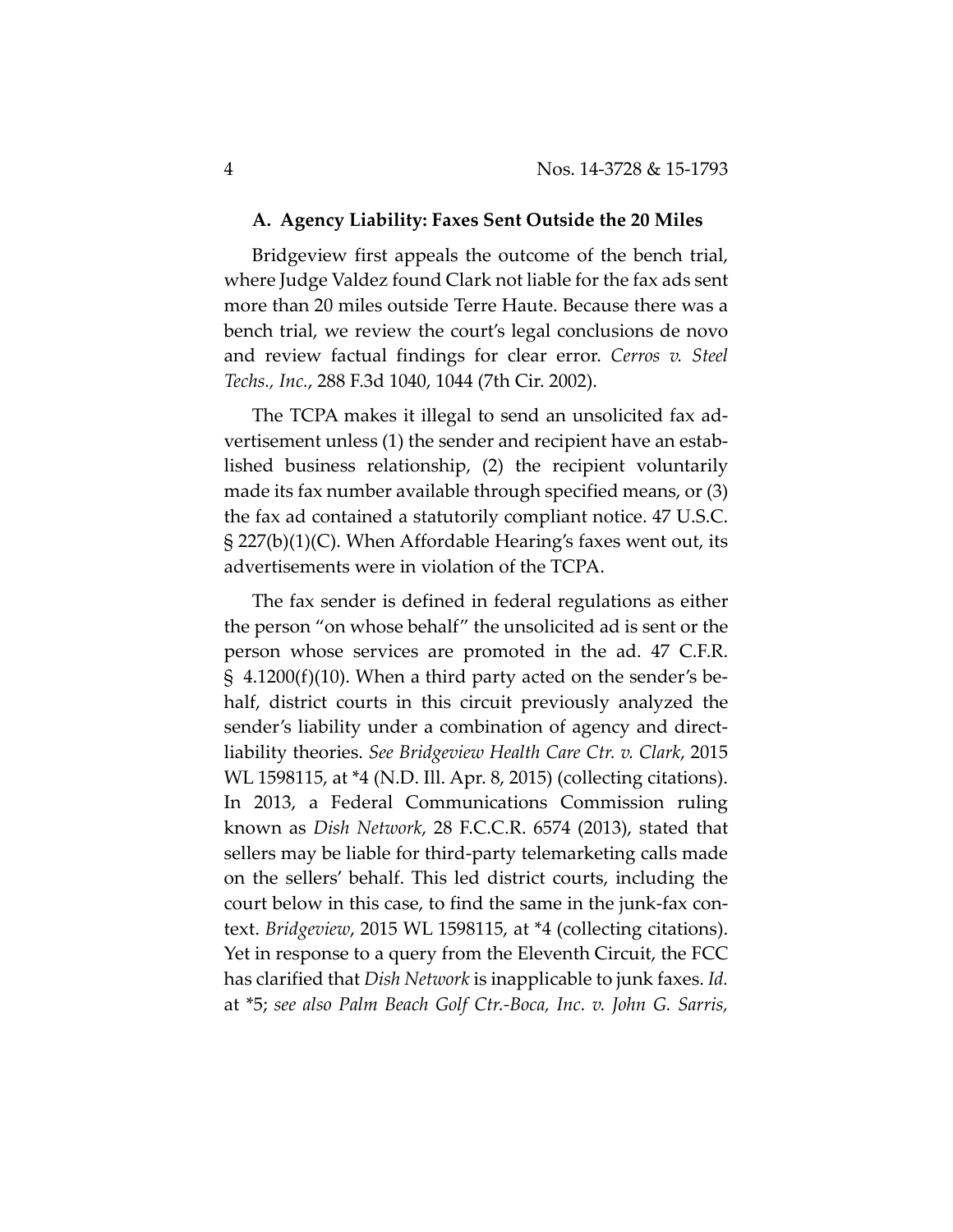*D.D.S., P.A.*, 781 F.3d 1245, 1255 (11th Cir. 2015) (vacating the Eleventh Circuit's original opinion on this matter and superseding the earlier case). While the FCC letter does not bind this court, we recognize that *Dish Network* addressed thirdparty telemarketing calls, and that federal regulations define sellers in the telemarketing-call context differently than in the junk-fax context. *Compare* 47 C.F.R. § 64.1200(f)(11) *with* 47 C.F.R. § 64.1200(f)(10). We therefore hold that *Dish Network* is inapplicable to junk-fax cases like this one.

In determining what theory should govern Clark's liability, the trial court correctly rejected strict liability by recognizing that it would lead to "absurd results." *Id.* at \*7. The court observed that "[t]he very notion of advertising one's goods entails that one must do something to advertise them." *Id.* The question in this particular case is thus whether the Affordable Hearing ads were faxed "on Defendant's behalf." *Id.* at \*8. While the district court appeared hesitant to label this an agency theory, likely because of uncertainty created by *Dish Network*, the court effectively affirmed its previous agency finding: it wrote that Clark did not "direct" B2B to send faxes beyond the 20-mile radius and that there is "no sense in which the faxes sent beyond Terre Haute were sent on [Clark's] behalf." *Id.* We recognize this for what it is: an agency analysis.

In applying the regulatory definition of a fax sender, we hold that agency rules are properly applied to determine whether an action is done "on behalf" of a principal. *See* 47 C.F.R.  $\S 64.1200(f)(10)$ . There are three types of agency: (1) express actual authority, (2) implied actual authority, (3) apparent authority. *See Moriarty v. Glueckert Funeral Home, Ltd.*, 155 F.3d 859, 866 (7th Cir. 1998). If Clark was acting as the principal to B2B's agent, he would have made B2B his agent in one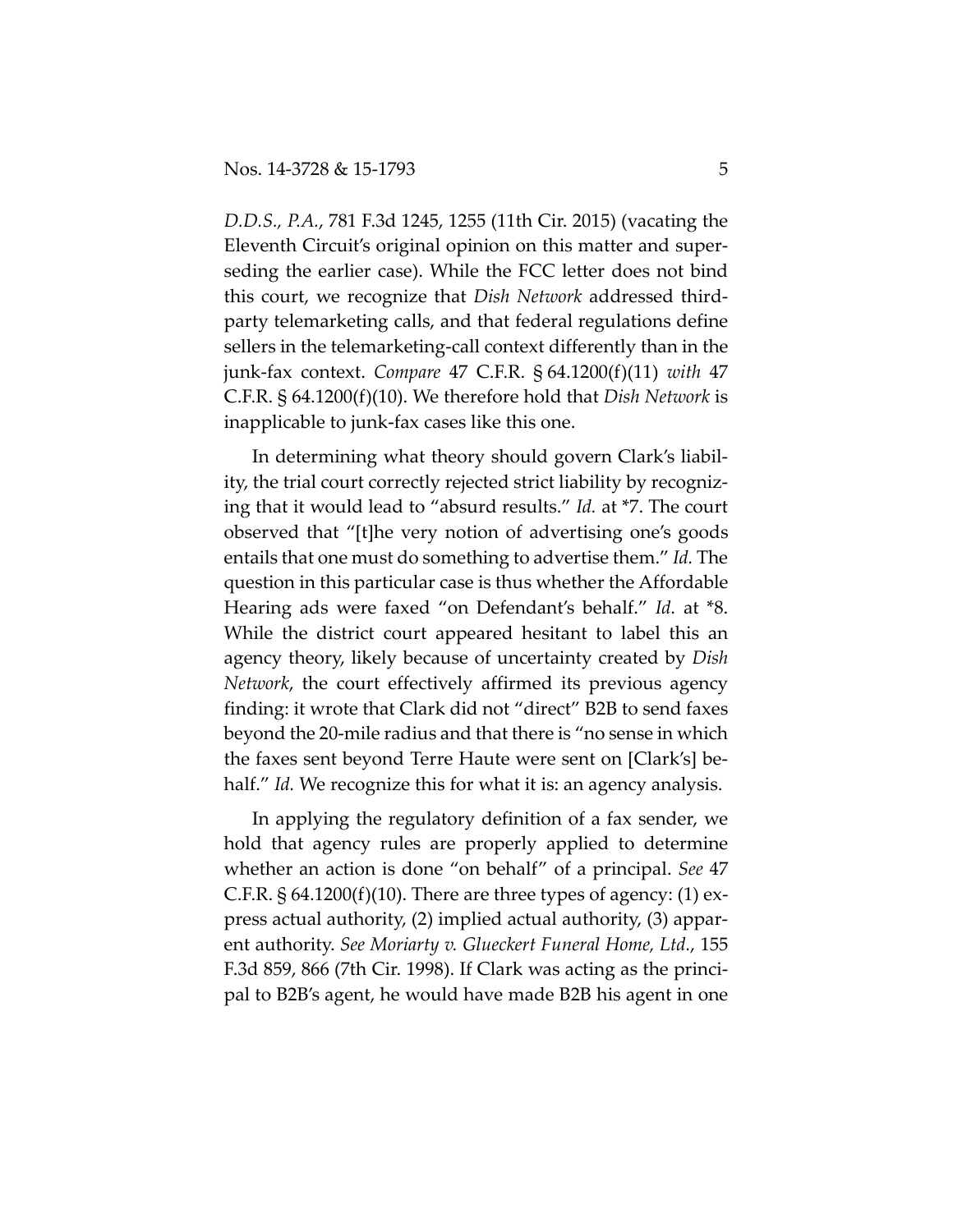of these three ways, but it is clear that that none of them applies here.[2](#page-5-0)

First, Clark did not confer express actual authority on B2B. *See id.* For this type of agency to exist, Clark must have directly spoken or written to B2B, telling it to send nearly 5,000 fax ads across multiple states. The record establishes that Clark told B2B it should send 100 faxes within 20 miles of Terre Haute. Instead, B2B sent 4,849 faxes across three Midwestern states. Because B2B expressly contradicted Clark's actual instructions, this is clearly not express actual agency.

Second, there was no implied actual authority. Implied authority is inherently contained in the agent's position. *Id.*  While express actual authority is proven through words, implied actual authority is established through circumstantial evidence. *Id.* Nothing about fax marketing inherently calls for sending thousands of advertisements. And nothing about fax marketing inherently demands sending these ads to states

 $\overline{a}$ 

<span id="page-5-0"></span><sup>2</sup> We also note the potential pleading problem in Bridgeview's complaint. The plaintiff's agency claim ordinarily must appear on the face of the complaint: it is fundamental that a plaintiff "must plead and prove in order to win." *See Ashcroft v. Iqbal*, 556 U.S. 662, 673 (2009). It appears that Bridgeview's complaint fails to plead agency liability at all, whether by mentioning B2B or even hinting that Clark might be responsible for another party's actions. *See* Dkt. 1-2 at 2–14. In closely similar litigation, brought against another business that was exposed to TCPA liability through B2B fax blasting, a federal court found that this same pleading flaw was fatal to the plaintiff's ability to claim an agency relationship. *The Siding & Insulation Co. v. Alco Vending, Inc.*, 2015 WL 1858935, at \*7 (N.D. Ohio Apr. 22, 2015). But here, we decline to decide whether Bridgeview's complaint failed to present an agency claim, because conducting an agency analysis demonstrates that Bridgeview's agency claim fails even if it was properly pleaded.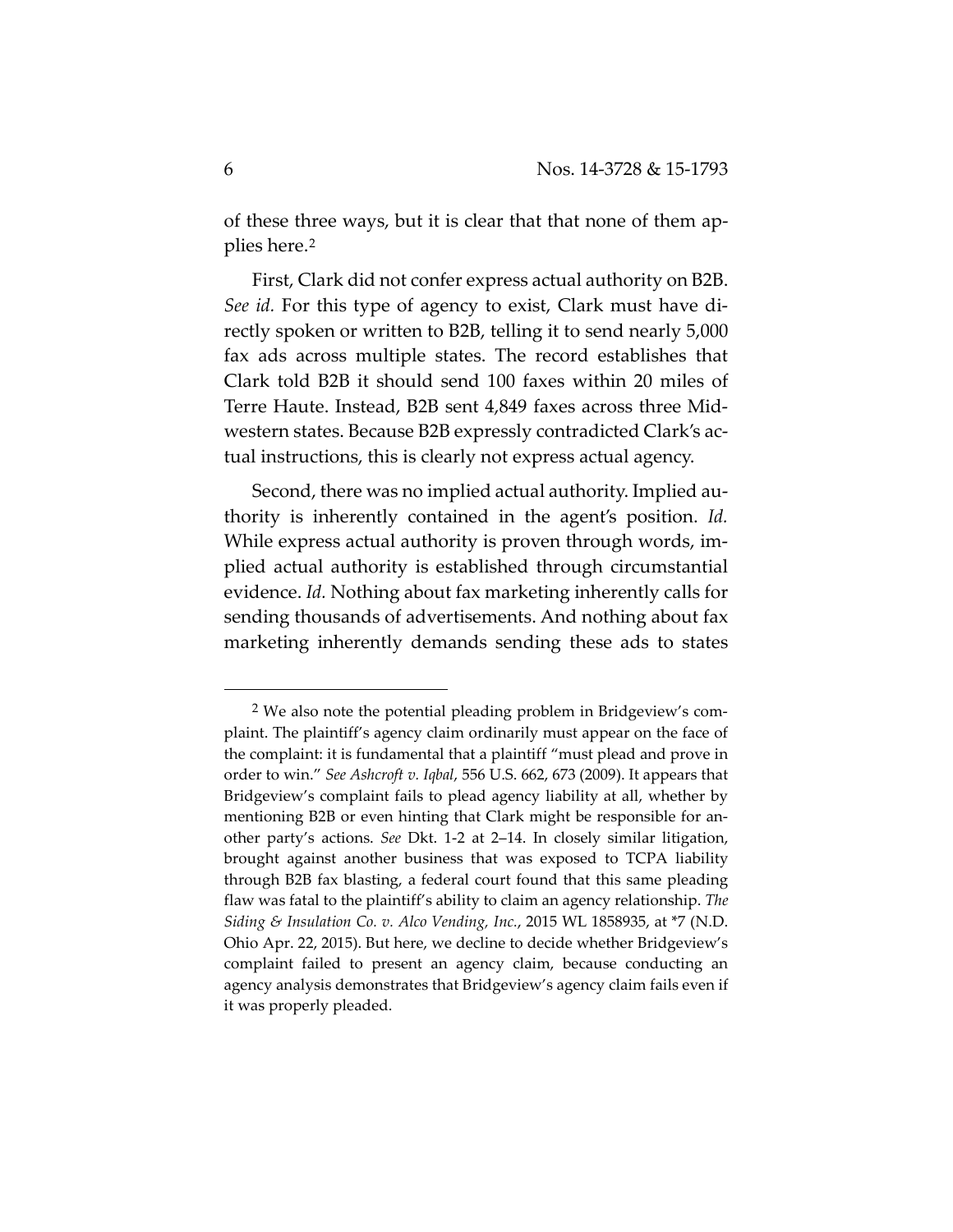where the advertiser does not do business. We thus find it impossible to conclude that implied actual authority exists here.

This leaves only apparent authority. To create apparent authority, the principal must speak, write, or otherwise act toward a third party. *Id.* His conduct must make the third party reasonably believe that he has consented to an action done on his behalf by someone purporting to act for him. *Id.* In this case, the plaintiffs would be in the position of the third party, if apparent authority existed. But this, too, is more than Bridgeview can prove on this record. Clark did nothing to create an appearance that B2B had authority to send faxes on behalf of either Affordable Hearing or Clark himself. In fact, the fax-ad copy was the only way Clark could have communicated with the recipients, because their identities were unknown to him. And the ad did not even reference B2B. In short, B2B made an independent decision to blast faxes across multiple state lines.

On this record, the trial court did not err in concluding that Clark was not liable for faxes sent outside the 20-mile radius on which he expressly instructed B2B. We therefore affirm the district court's ruling at trial, which found in Clark's favor regarding faxes sent more than 20 miles from Terre Haute.

### **B. Impeachment: Prior Inconsistent Statement**

Bridgeview urges that one of Clark's interrogatory answers was inconsistent with his trial testimony and that, by denying Bridgeview's impeachment attempt, Judge Valdez committed reversible error. We review the trial court's evidentiary rulings for abuse of discretion. *Wilson v. City of Chicago*, 758 F.3d 875, 881–82 (7th Cir. 2014). Reversal is only permitted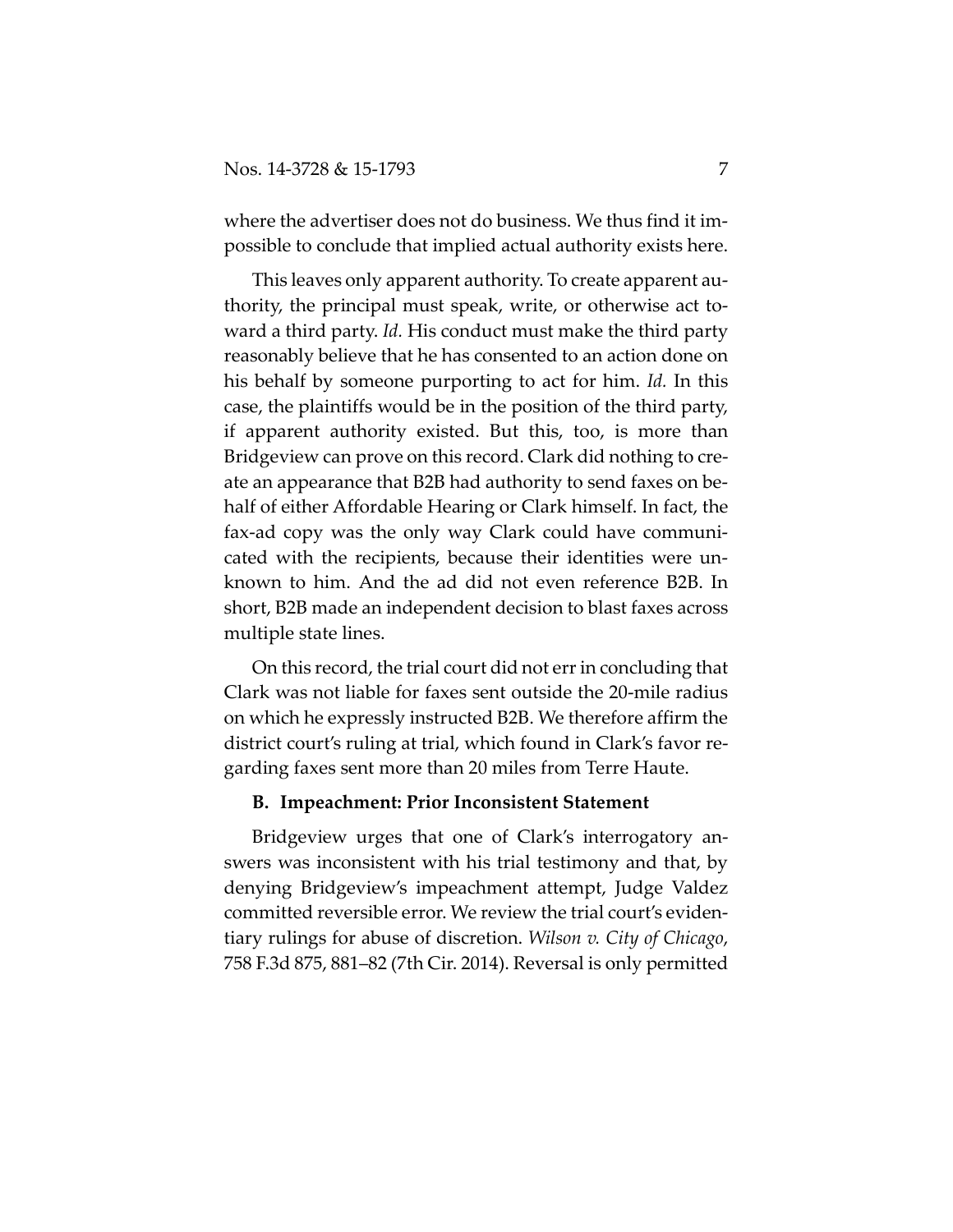if no reasonable person would agree with the ruling and if any error likely affected the outcome of trial. *Id.* at 882.

When impeaching a witness with his own prior inconsistent statement, the examiner introduces a pretrial statement made by the witness to show that it is inconsistent with what the witness said at trial. 1 McCormick on Evid. § 34 (7th ed.). The earlier statement need not be true. Instead, "talking one way on the stand and another way previously is blowing hot and cold, raising a doubt as to the truthfulness of both statements." *Id.* We therefore examine Clark's statements for their consistency.

This is the interrogatory question on which Bridgeview relies: "If the defendant instructed any person to construct, develop, purchase, or otherwise use a list of persons and/or telephone numbers to send any facsimile transmission ... describe in detail all directions and/or instructions ... " In his interrogatory answer, Clark wrote, "Not Applicable." Clark gave no "directions and/or instructions" to construct a list of people and phone numbers, so "Not Applicable" was a reasonable response. At trial, Clark testified that he instructed B2B to send only 100 faxes within 20 miles of Terre Haute. Though Bridgeview claims these statements conflict, the interrogatory specifically requested any instructions on which individuals should receive Clark's ads ("a list of persons and/or telephone numbers"), while Clark's trial testimony was on the scope of the ad blast (100 recipients within 20 miles). There is no inconsistency on which to impeach Clark. Because the trial judge did not abuse her discretion, we decline to reverse.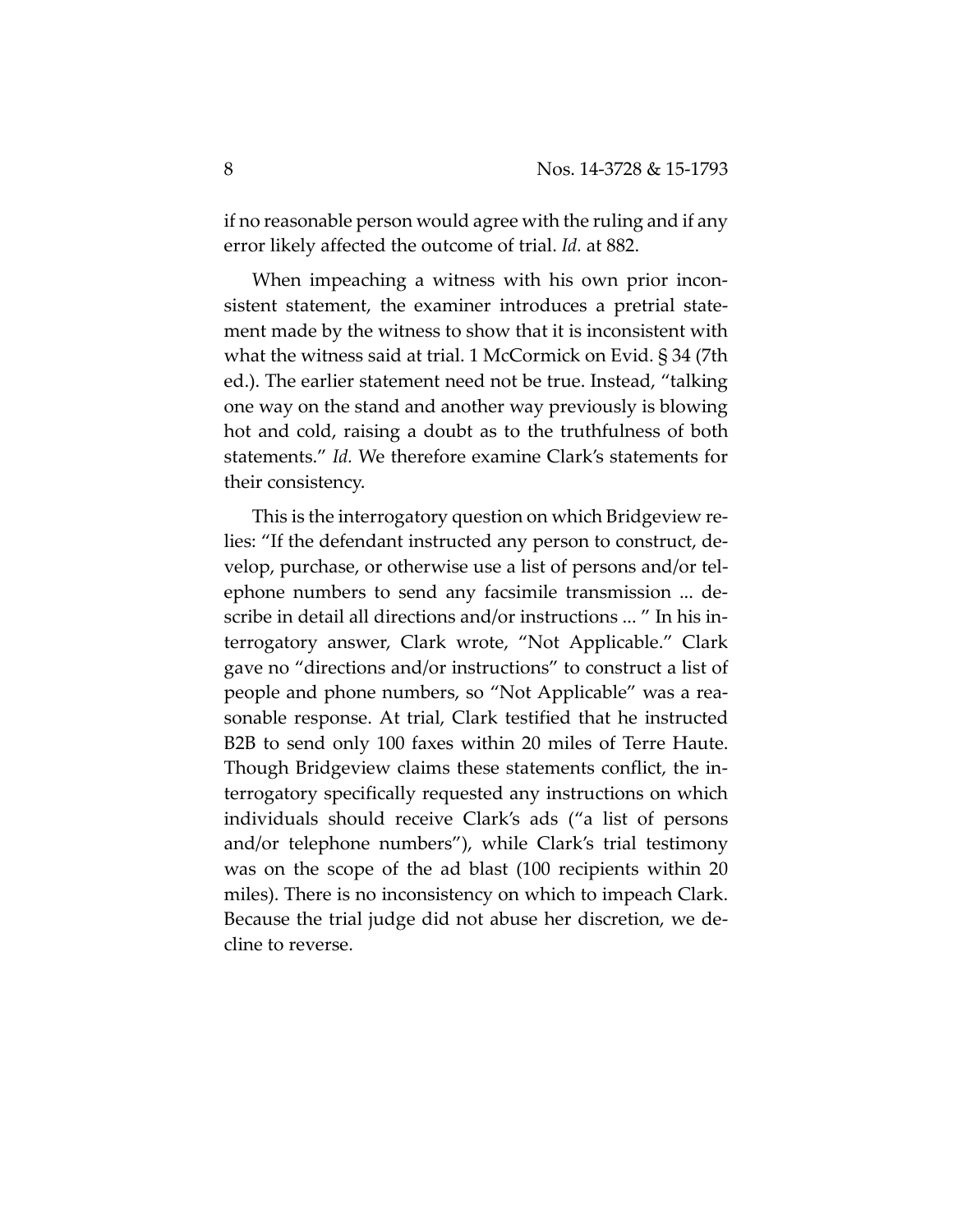#### **C. Class Certification: The Subclass**

Clark urges that plaintiffs within 20 miles of Terre Haute should have been classified as a separate subclass. Because district courts have "broad leeway" in certification decisions, we review for abuse of discretion. *Amchem Prods. v. Windsor*, 521 U.S. 591, 630 (1997).

Under Federal Rule of Civil Procedure 23(c)(5), a class may be divided into subclasses "[w]hen appropriate." The purpose of subdivision is to protect divergent interests. Fed. R. Civ. P. 23(c)(4) advisory committee's notes to 1966 and 2003 amendments. There is no mandate to automatically subdivide classes. Instead, the key is whether the class representative adequately represents class members' interests. *In re Brand Name Prescription Drugs Antitrust Litig.*, 115 F.3d 456, 457–58 (7th Cir. 1997). If not, subclass members may seek a new representative or other appropriate changes. *Id.*

Clark argued that the district court should have created a subclass of plaintiffs within 20 miles of Terre Haute, as distinct from class members more than 20 miles away. He urges that, because Bridgeview was outside the 20-mile radius he authorized, it could not adequately represent the plaintiffs within 20 miles. As Clark admits, however, only 24 businesses received the 32 faxes sent within 20 miles. (B2B sent some ads to duplicate fax numbers.) Thus, the vast majority of recipients were outside that 20-mile radius, which contradicts Clark's argument that Bridgeview might be overly distracted by advocating arguments unique to Bridgeview. Instead, Bridgeview was in the same position as the vast majority of fax recipients.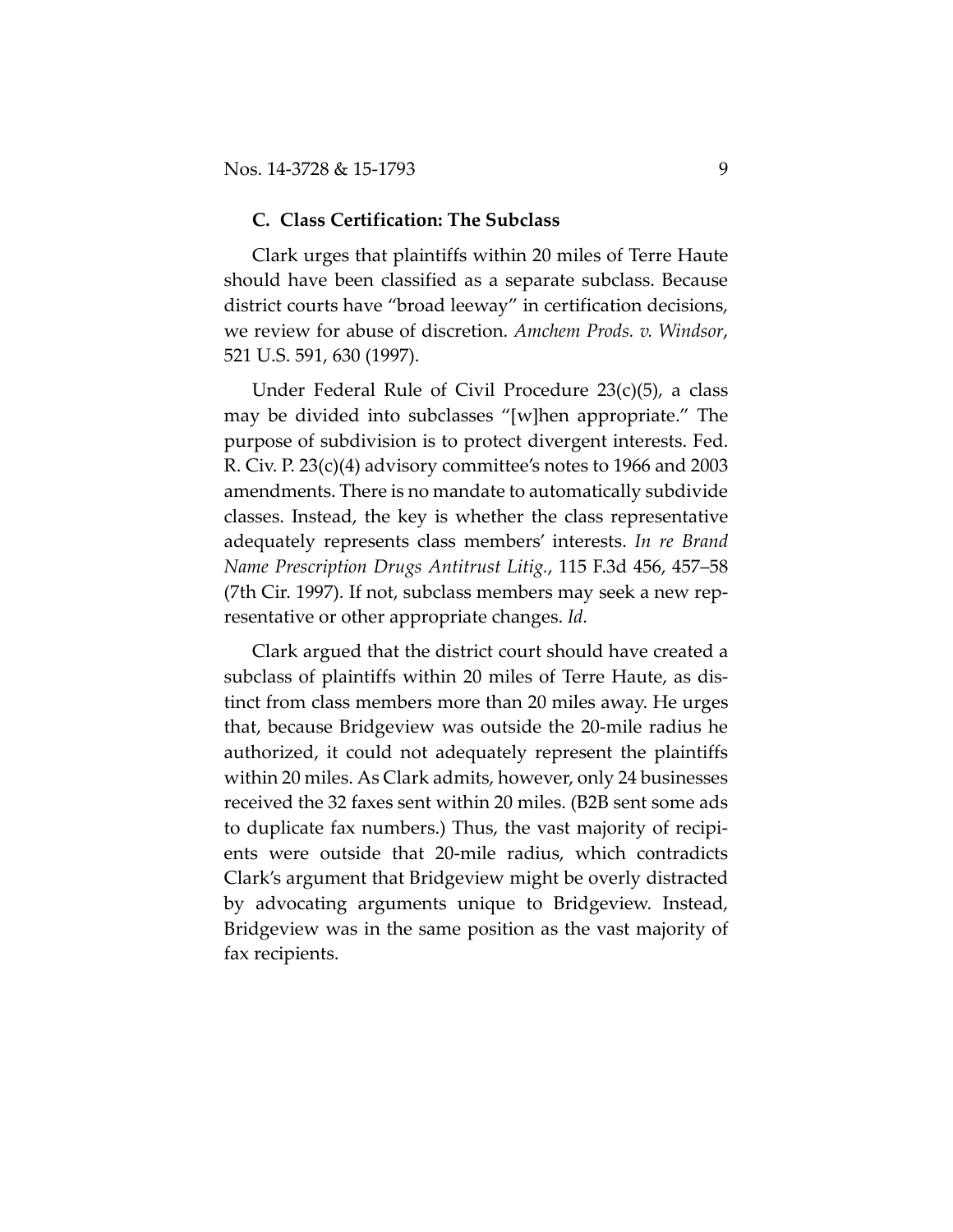Further, every class member had the same interest: to obtain the \$500-per-recipient penalty for faxes violating the TCPA. Certainly, Bridgeview (along with all the other plaintiffs more than 20 miles outside Terre Haute) was unable to prove agency. For plaintiffs within 20 miles, agency was established at summary judgment, and they won. For plaintiffs outside 20 miles, a trial was required, and they lost. The fact that Bridgeview faced an added hurdle in its claim, however, did not prevent the district court from finding that Bridgeview could adequately represent plaintiffs within 20 miles of Terre Haute.

We therefore conclude that the district court did not abuse its discretion in certifying one class.

### **D. Decertification: Reversing the \$16,000 Judgment**

Finally, Clark contends that the district court erred in declining to decertify the class, limit liability to plaintiffs within 20 miles of Terre Haute, and vacate the money judgment. He bases these requests on the fact that he is not liable to Bridgeview. Once again, we review the district court order for abuse of discretion. *Amchem Prods.*, 521 U.S. at 630.

We recognize that lumping all plaintiffs into one class creates outcomes that don't seem to add up: the named plaintiff has lost, while some class members (who didn't try to sue in the first place) win a judgment that the named plaintiff cannot collect. Clark owes a \$16,000 class-action award even though he is not liable to the class representative. And while Bridgeview cannot collect anything, Bridgeview's counsel will be paid from the award going to recipients within 20 miles of Terre Haute. For a small business that was just experimenting with a different marketing approach, and had no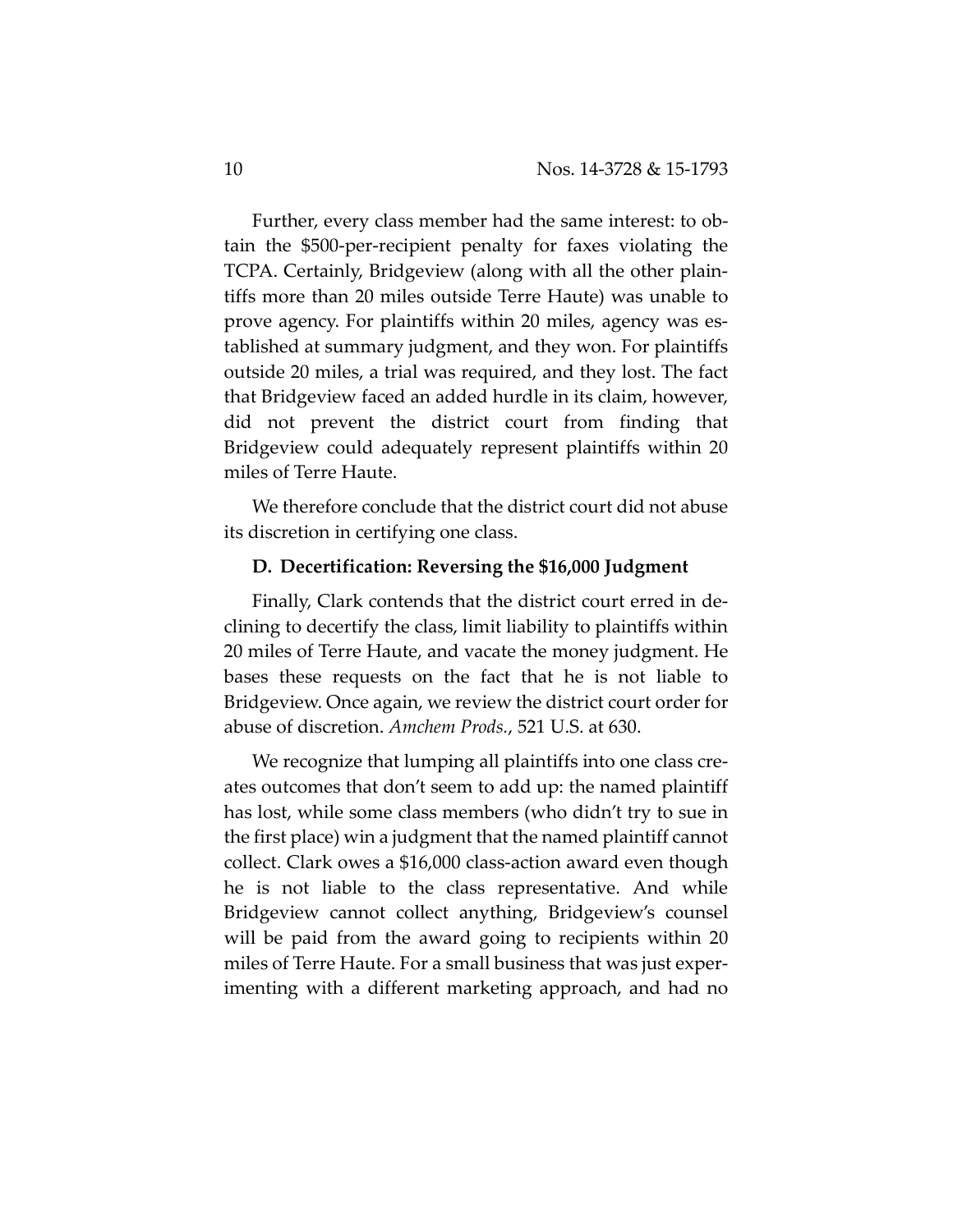idea it was breaking the law, this is a strange and even unfair result. It could have been worse, however, and the law allows this split-level result.

We have previously written that, "[i]n this age of email and other Internet communication systems, faxes are used by businesses for little else besides advertising." *CE Design Ltd. v. King Architectural Metals, Inc.*, 637 F.3d 721, 725 (7th Cir. 2011). Fax paper and ink were once expensive, and this may be why Congress enacted the TCPA, but they are not costly today. *See id.* at 726. As a result, what motivates TCPA suits is not simply the fact that an unrequested ad arrived on a fax machine. Instead, there is evidence that the pervasive nature of junk-fax litigation is best explained this way: it "has blossomed into a national cash cow for plaintiff's attorneys specializing in TCPA disputes." Yuri R. Linetsky, *Protection of "Innocent Lawbreakers": Striking the Right Balance in the Private Enforcement of the Anti "Junk Fax" Provisions of the Telephone Consumer Protection Act*, 90 Neb. L. Rev. 70, 97 (2011). We doubt that Congress intended the TCPA, which it crafted as a consumer-protection law, to become the means of targeting small businesses. Yet in practice, the TCPA is nailing the little guy, while plaintiffs' attorneys take a big cut. Plaintiffs' counsel in this case admitted, at oral argument, that they obtained B2B's hard drive and used information on it to find plaintiffs. They currently have about 100 TCPA suits pending. Congress likely should have targeted the marketing firms, rather than their unsuspecting clients. Nevertheless, we enforce the law as Congress enacted it. We thus review whether the class should be decertified, as Clark urges here.